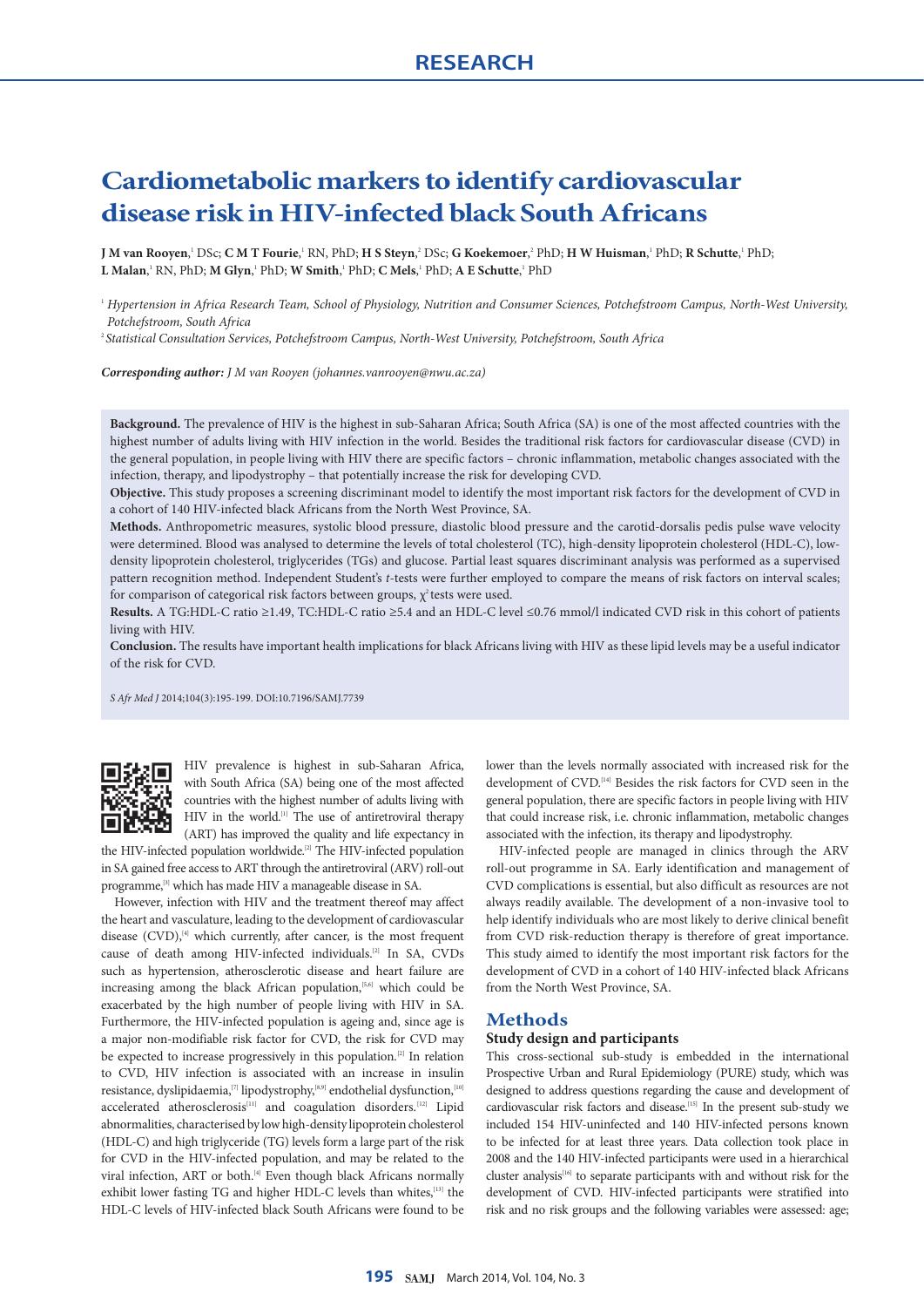body mass index (BMI); waist-to-hip ratio; systolic blood pressure (SBP); diastolic blood pressure (DBP); carotid-dorsalis pedis pulse wave velocity (cdPWV); total cholesterol (TC); HDL-C; low-density lipoprotein cholesterol (LDL-C); TG; TG:HDL-C ratio; TC:HDL-C ratio; and glucose. The group identified by the analysis as exhibiting CVD risk factors was cross validated for the cut-off values for CVD risk according to the SA guidelines.[17] All the participants in the CVD risk group exhibited one or more CVD risk factors. The cluster analysis was based on the cardiometabolic profile of the HIV-infected participants and was used to separate the HIV-infected participants into a group exhibiting risk factors for the development of CVD and a group without CVD risk factors.

Of the participants, 63 received ART consisting of two nucleoside reverse transcriptase inhibitors (stavudine and lamivudine) plus one non-nucleoside reverse transcriptase inhibitor (efavirenz or nevirapine). Twenty of the 63 participants had received ART for >2 years. The mean CD4<sup>+</sup> cell count for those receiving ART was 260 cells/μl and for those not receiving ART was 264 cells/μl.

All participants provided signed informed consent after all procedures were explained in their home language. The study protocol complies with the Declaration of Helsinki as revised in 2008 and was approved by the Ethics Committee of the North-West University, Potchefstroom, SA (code 04M10).

#### **Experimental protocol**

During data collection, the participants arrived at the research locality of the rural or urban areas at 08h00 each morning after a 10 - 15-min drive (provided by the research team) from their communities. The participants were introduced to the planned research and, after the procedures were explained, they signed informed consent forms and received HIV pre-counselling from trained counsellors. In the course of the morning, demographic and lifestyle questionnaires were completed with the help of specially trained field workers in each subject's home language. Lifestyle data included self-reported current tobacco and alcohol use as well as medical history. Referrals to the local clinic or hospital, if necessary, and feedback on HIV status and cardiovascular variables were provided to participants during individual post-counselling.

#### **Anthropometric measurements**

Height, weight, hip and waist circumference (WC) were measured (Precision Health Scale, A & D Company, Japan; Invicta Stadiometer, IP 1465, UK; Holtain unstretchable metal tape) using standardised procedures.[18]

#### **Demographic questionnaire**

Demographic and lifestyle information were obtained from the above-mentioned questionnaire.

### **Cardiovascular measurements**

SBP and DBP were obtained with the validated OMRON HEM-757 apparatus (Omron Healthcare, Japan). After a 10-min rest period, blood pressure measurements were performed twice (5 min apart) on the right arm while the participant was seated upright and relaxed with his/her right arm supported at heart level. Appropriate sized cuffs were used for obese participants.

Pulse wave velocity, a measure of arterial stiffness, was measured on the left side of each participant in the supine position. The measurement was determined using non-invasively accessible superficial pulses with the Complior SP device (Artech-Medical, France) in a segment over the carotid-dorsalis pedis vessels.

#### **Blood, serum and plasma samples**

The subjects were required to fast overnight. Blood was drawn from the brachial vein using a sterile winged infusion set and syringes. Serum and plasma samples were prepared according to appropriate methods and stored at -80°C. In rural areas, samples were stored at -18°C (for no longer than five days) until transported to the laboratory facility and then stored at -80°C until analysis.

#### **Biochemical analysis**

Quantitative determinations of the TC, HDL-C, TG and glucose were performed with the Beckman Coulter DxC 800 Synchron Clinical System (Beckman Coulter Inc., USA). LDL-C was calculated by using the Friedewald formula.[19] HIV status was determined with the First Response rapid HIV card test (PMC Medical, India) using whole blood. If tested positive, the test was repeated with the Sensa card test (Seyama Solutions, SA).

#### **Statistical analysis**

Statistical analysis was performed using Statistica (version 10.0) and R (version 2.13). Independent Student's *t*-tests were used to compare means of risk factors on interval scales; for comparison of categorical risk factors between groups,  $\chi^2$  tests were used.

Multivariate analysis was performed in the form of pattern recognition methods. Pattern recognition methods are commonly divided into supervised and unsupervised methods, where supervised methods make use of the grouping of information in the data. Prior to multivariate analysis, the input data were scaled using the transformation  $Y = log[X/\overline{X}]$ , where  $\overline{X}$  is the arithmetic mean. This transformation was applied to make the scales of the CVD risk factors more comparable, so that the factors with larger scales would not dominate in the multivariate analysis. Hierarchical cluster analysis using the method of Ward<sup>[16]</sup> with an euclidean distance measure was then performed as an unsupervised pattern recognition method to create two clusters of cases with similar multivariate profiles concerning the CVD risk factors measured. These clusters contain cases with and without CVD risk within the 140 HIVinfected participants. Using these clusters as dependent variables and the risk factors as independent predictors, a partial least squares (PLS) discriminant analysis (DA) was performed as a supervised pattern recognition method. Although the PLS-DA model can be used to predict a person's cluster membership given the CVD risk factors as input, our aim in fitting this model was to identify those risk factors that contribute most (in a multivariate sense) to the existence of the grouping (clusters) formed by the cluster analysis.

The variable importance in the projection (VIP) from PLS-DA is a measure that is commonly used in this regard. Risk factors with a VIP value >1 were used as the criteria for variable selection.<sup>[20]</sup> To validate the interpretations made from the discriminant model, the following fit statistics are reported: percentage of variance explained for the risk factors  $(R<sup>2</sup>X)$ , the percentage variance explained for the dependent variable ( $R^2Y$ ), the predictive  $R^2Y$  values ( $Q^2$ ) and cross-validated estimates of sensitivity (percentage true positives) and specificity (percentage true negatives). The model dimension was selected using the  $Q<sup>2</sup>$  statistics. The cross-validated estimates of sensitivity and specificity are calculated to confirm that the PLS-DA model did not overfit the data. Hence, whether the model could make accurate cluster predictions for cases unseen by the model was investigated. These estimates were calculated as follows:

A PLS-DA model was constructed using all 140 cases. This model was used to determine a cut-off point for the model predicted value (used to make cluster predictions) by calculating the Youden index.[21] Then, 10 000 unique stratified samples of size 39 (24 from cluster 1 and 15 from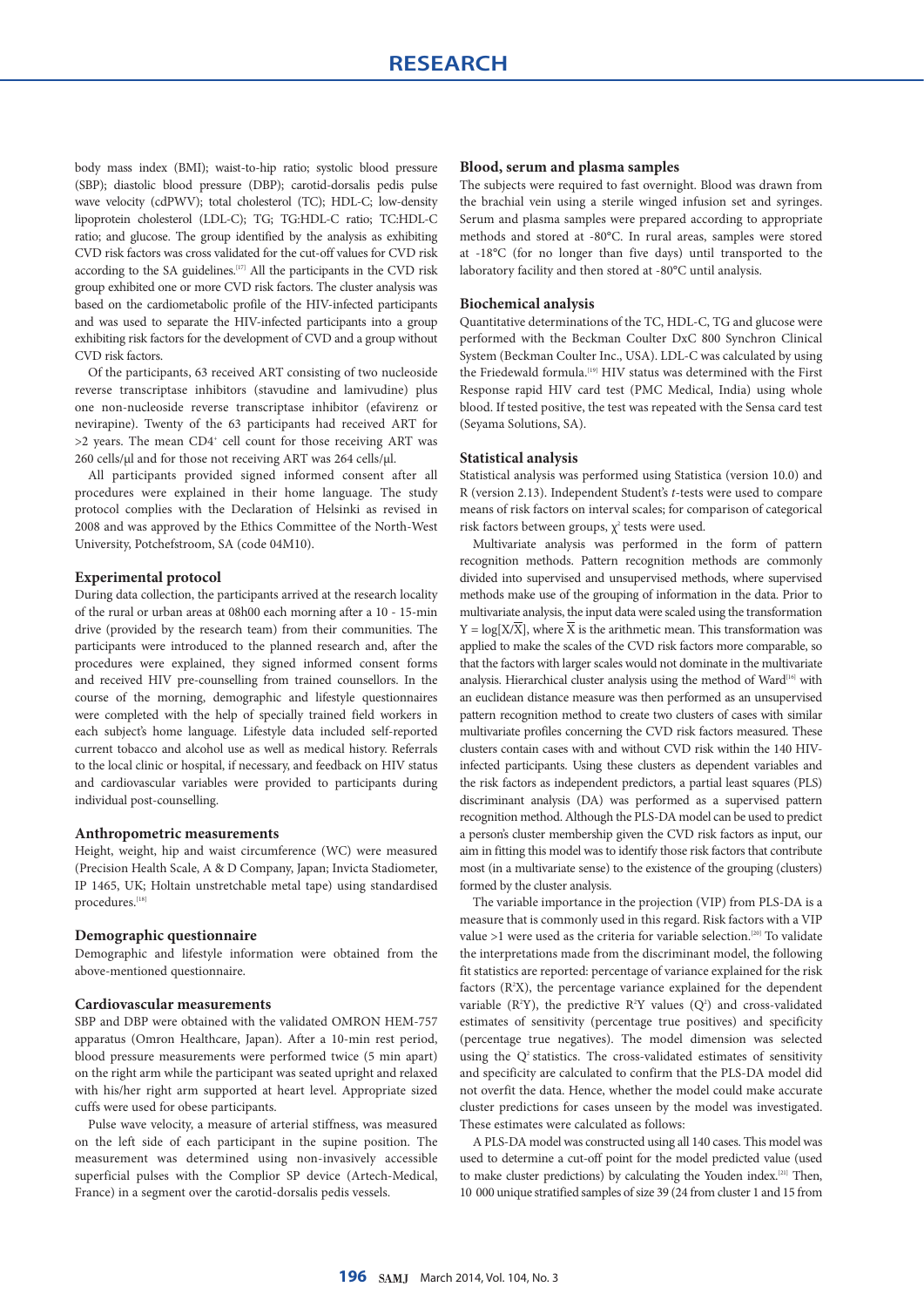cluster 2) were randomly selected and excluded from the data. This equated to an exclusion of ~30% of the data. For each of the 10 000 samples, a PLS-DA model was constructed using the remaining cases, after which the cluster membership of the withheld cases was predicted. For each of the 10 000 trials, the sensitivity and specificity were recorded and finally averaged to find the cross-validation estimates of sensitivity and specificity.

Receiver-operating characteristic (ROC) analysis was used to determine the optimum cut-off values (based on the Youden index) for risk and no risk in HIV-infected participants to develop CVD for each of the selected variables.<sup>[21]</sup>

# **Results**

In Table 1, the characteristics of HIV-infected participants are compared with the uninfected control participants. The HIV-infected participants had significantly lower SBP, TC and HDL-C levels. However, their TC:HDL-C and TG:HDL-C ratios were significantly higher compared with the uninfected control group.

The dendrogram of the cluster analysis of the 140 infected participants is shown in Fig. 1, from which a clear separation of the cases is visible. To identify the risk factors that contribute most to the separation, a PLS-DA model was constructed using the clusters formed (Fig. 1) as dependent variables and the risk factors as independent variables. One component was extracted for the PLS-DA model based on the  $Q^2$  value. The summary fit statistics of the PLS-DA model indicated that the model accounted for only 23.2% of the total variance observed in the scaled risk factors; however, the variance explained for the dependent variable is 61.5%. The  $Q^2$ value was 0.602, which indicated that the model did not overfit the data, and that good prediction performance could be expected if required. This was further confirmed by the cross-validation estimates of sensitivity and specificity, which were 94.4% and 93.3%, respectively. The respective standard errors of these estimates were 6% and 4.7%. From these statistics we concluded that the PLS-DA model fits reasonably well and could be used to identify risk factors that separated the group into no- and high-CVD risk within the HIV-infected participants.

There was no statistically significant difference between the risk and no-risk groups concerning age, gender, BMI, ART, alcohol or tobacco use. The CD4<sup>+</sup> count (291 v. 225 cells/μl; *p*=0.08) also did not differ significantly when no-risk and risk groups were compared.

VIP values are presented in Table 2, from which TG:HDL-C ratio, HDL-C and

| Table 1. Characteristics of HIV-uninfected and -infected participants |                                    |                                  |            |  |  |  |
|-----------------------------------------------------------------------|------------------------------------|----------------------------------|------------|--|--|--|
|                                                                       | <b>HIV-uninfected</b><br>$(N=154)$ | <b>HIV-infected</b><br>$(N=140)$ | $p$ -value |  |  |  |
|                                                                       |                                    |                                  |            |  |  |  |
| Demographic                                                           |                                    |                                  |            |  |  |  |
| Age (years), mean $(\pm SD)$                                          | 48.3 $(\pm 8.25)$                  | 47.3 $(\pm 7.01)$                | 0.28       |  |  |  |
| Gender (male), $n$ (%)                                                | 57(37)                             | 45(32)                           | 0.38       |  |  |  |
| Anthropometric, mean $(\pm SD)$                                       |                                    |                                  |            |  |  |  |
| BMI $(k\sigma/m^2)$                                                   | $23.7 (+5.91)$                     | $22.7 (+5.55)$                   | 0.15       |  |  |  |

|                            | $T_{1}$ gc (years), filean (±5D) +0.9 (±0.29) |                     | $T/10.1 + 1.01$     | 0.40   |  |
|----------------------------|-----------------------------------------------|---------------------|---------------------|--------|--|
|                            | Gender (male), $n$ $(\%)$                     | 57(37)              | 45(32)              | 0.38   |  |
|                            | Anthropometric, mean (±SD)                    |                     |                     |        |  |
|                            | BMI $(kg/m2)$                                 | $23.7 (\pm 5.91)$   | $22.7 (\pm 5.55)$   | 0.15   |  |
|                            | $WC$ (cm)                                     | 78.2 $(\pm 10.5)$   | $76.1 (\pm 11.7)$   | 0.11   |  |
|                            | Waist:hip ratio                               | $0.83 \ (\pm 0.08)$ | $0.82 \ (\pm 0.09)$ | 0.59   |  |
| Cardiovascular, mean (±SD) |                                               |                     |                     |        |  |
|                            | $SBP$ (mm $Hg$ )                              | $134 (\pm 21.6)$    | $129 \ (\pm 18.9)$  | 0.05   |  |
|                            | $DBP$ (mmHg)                                  | $88.6 (\pm 13.2)$   | $86.8 \ (\pm 11.6)$ | 0.23   |  |
|                            | cdPWV(m/s)                                    | $8.81 (\pm 1.70)$   | $8.52 \ (\pm 1.60)$ | 0.15   |  |
|                            | Biochemical, mean (±SD)                       |                     |                     |        |  |
|                            | TC (mmol/l)                                   | $4.25 (\pm 1.18)$   | $3.93 \ (\pm 1.14)$ | 0.02   |  |
|                            | HDL-C (mmol/l)                                | $1.19 \ (\pm 0.55)$ | $0.92 \ (\pm 0.45)$ | < 0.01 |  |
|                            | LDL-C (mmol/l)                                | $2.54 \ (\pm 0.93)$ | $2.49 \ (\pm 0.91)$ | 0.71   |  |
|                            | TG (mmol/l)                                   | $1.13 \ (\pm 0.78)$ | $1.19 \ (\pm 0.26)$ | 0.59   |  |
|                            | TC:HDL-C ratio                                | $4.15 \ (\pm 2.68)$ | 4.91 $(\pm 1.94)$   | < 0.01 |  |
|                            | TG:HDL-C ratio                                | $1.17 (\pm 1.51)$   | $1.66 (\pm 1.44)$   | < 0.01 |  |
|                            | Glucose (mmol/l)                              | $4.60 (\pm 1.03)$   | $4.57 (\pm 0.77)$   | 0.78   |  |
|                            | hsCRP (mg/l), mean (95% CI) 2.62 (0.5 - 27.3) |                     | $3.05(0.5 - 34.4)$  | 0.34   |  |
|                            | Lifestyle, $n/N$ (%) <sup>†</sup>             |                     |                     |        |  |
|                            | Tobacco use                                   | 68/142 (48)         | 37/118(31)          | < 0.01 |  |
|                            | Alcohol use                                   | 72/142 (51)         | 46/118(39)          | 0.06   |  |

SD = standard deviation; BMI = body mass index; WC = waist circumference; SBP = systolic blood pressure;<br>DBP = diastolic blood pressure; cdPWV = carotid-dorsalis pedis pulse wave velocity; TC = total cholesterol;<br>HDL-C =



*Fig. 1. Dendrogram of the HIV-infected participants to show the clustering of variables.*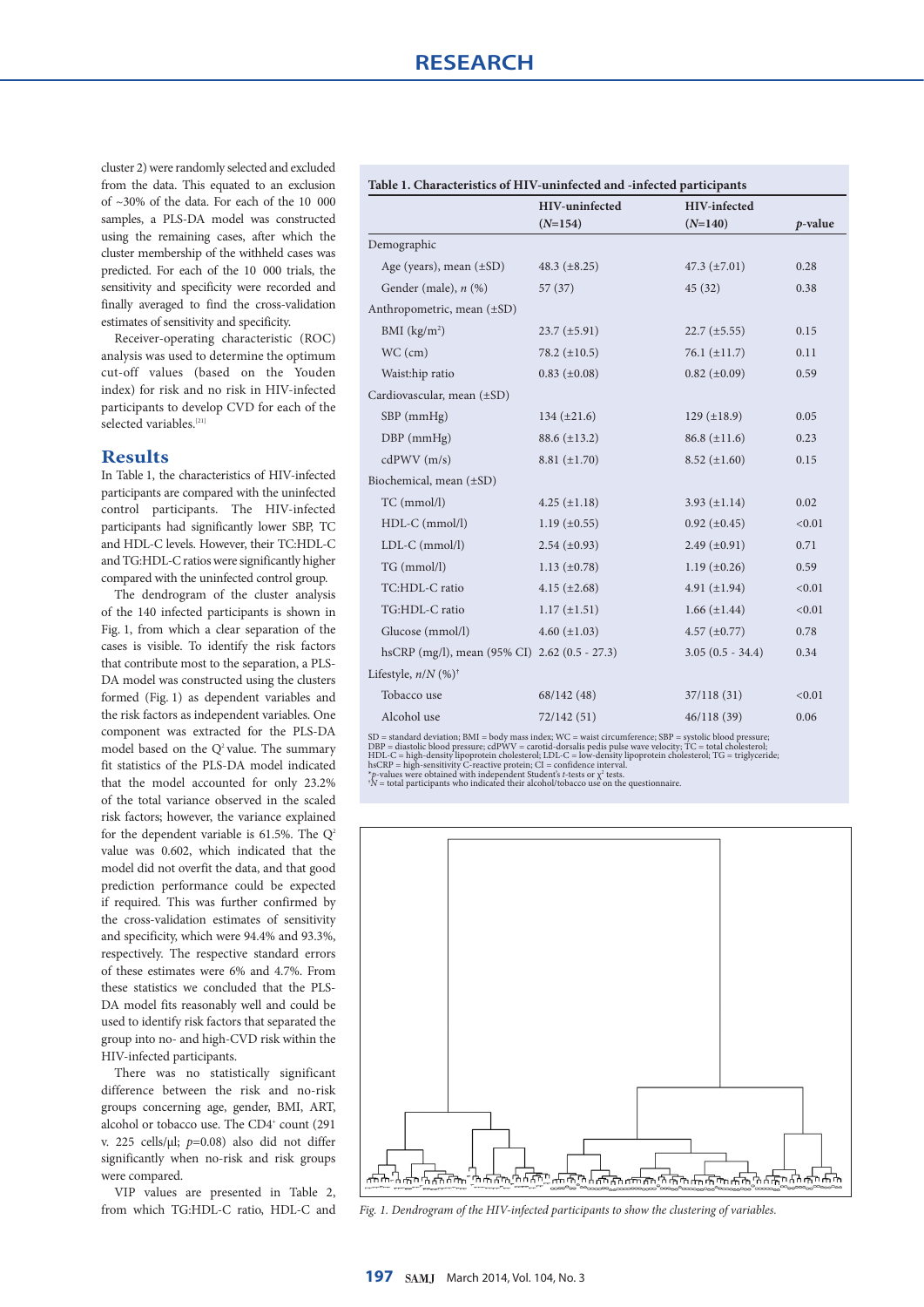TC:HDL-C ratio were identified as the risk factors that primarily cause group separation. Tobacco and alcohol use were not included

**Table 2. VIP values of different CVD risk markers**

| Variable                 | <b>VIP</b> |
|--------------------------|------------|
| TG:HDL-C ratio           | 2.66       |
| $HDL-C$ (mmol/l)         | 1.68       |
| TC:HDL-C ratio           | 1.16       |
| TG (mmol/l)              | 0.98       |
| $LDL-C$ ( $mmol/l$ )     | 0.65       |
| TC (mmol/l)              | 0.52       |
| Glucose (mmol/l)         | 0.22       |
| Age (years)              | 0.07       |
| BMI (kg/m <sup>2</sup> ) | 0.06       |
| Waist:hip ratio          | 0.05       |
| cdPWV(m/s)               | 0.04       |
| $SBP$ (mmHg)             | 0.03       |
| $DBP$ (mmHg)             | 0.01       |
|                          |            |

VIP = variable importance in the projection;<br>CVID = cardiovascular disease; TG = triglyceride;<br>HDL-C = high-density lipoprotein cholesterol;<br>HDL-C = high-density lipoprotein cholesterol;<br>donsalis pedial cholesterol; LDL-C

in the PLS-DA as it was obtained from a self-reported questionnaire. High-sensitivity C-reactive protein (hsCRP) was included primarily in the PLS-DA but did not contribute to the cluster formation. To test the discriminatory ability of the three main risk factors identified, a PLS-DA model containing only HDL-C, TG:HDL-C and TC:HDL-C ratios (as independent variables) was fitted and cross-validated. The estimated sensitivity was 96.4% and the estimated specificity was 92.1%. The respective standard errors of these estimates were 4.9% and 4.8%. This confirms that the three risk factors identified contained almost all the discriminatory information, since similar results were obtained when using all 13 variables in the PLS-DA model.

The distributional properties and the relationship among these three risk factors are illustrated as a matrix-plot (Fig. 2). Categorised boxplots of each risk factor are on the diagonal and scatterplots with appropriate labels are in the off-diagonal entries. Each box's height indicates the variability (difference between third and first quartile), while the median is the central line. The whiskers give the range of values except for the extremes displayed as individual points.

From ROC analysis, optimum cut-off values were determined for the participants.

The cut-off values between risk and no-risk for CVD in participants were: HDL-C 0.76 mmol/l; TC:HDL-C ratio 5.40; and TG:HDL-C ratio 1.49.

# **Discussion**

By making use of the PLS-DA statistical analysis method, we identified those CVD risk variables that contributed most (in a multivariate sense) to the existence of the grouping (clusters) observed in the total HIVinfected group that consisted of ARV-treated and never-treated participants. The most important variables identified by the PLS-DA were TG:HDL-C, HDL-C and TC:HDL-C with values of VIP >1. ROC analysis indicated that a TG:HDL-C ratio ≥1.49, TC:HDL-C ratio ≥5.4 and an HDL-C level ≤0.76 mmol/l constituted risk values with the potential to contribute to the development of CVD in HIV-infected black Africans.

The statistical PLS-DA method was employed to discriminate between HIVinfected participants with risk and no risk in the same group. Wold *et al.*<sup>[22]</sup> reported that PLS regression is useful for the analysis of noisy, incomplete data where multicollinearity is present. The PLS-DA method is also useful when a large number of variables are investigated simultaneously. In addition, the



*Fig. 2. Matrix plot of TG:HDL-C and TC:HDL-C ratios in no-risk (0 on boxplots; on scatterplot) and risk (1 on boxplots;* × *on scatterplot) groups within the HIV-infected participants (HDL-C = high-density lipoprotein cholesterol; TG = triglyceride; TC = total cholesterol).*